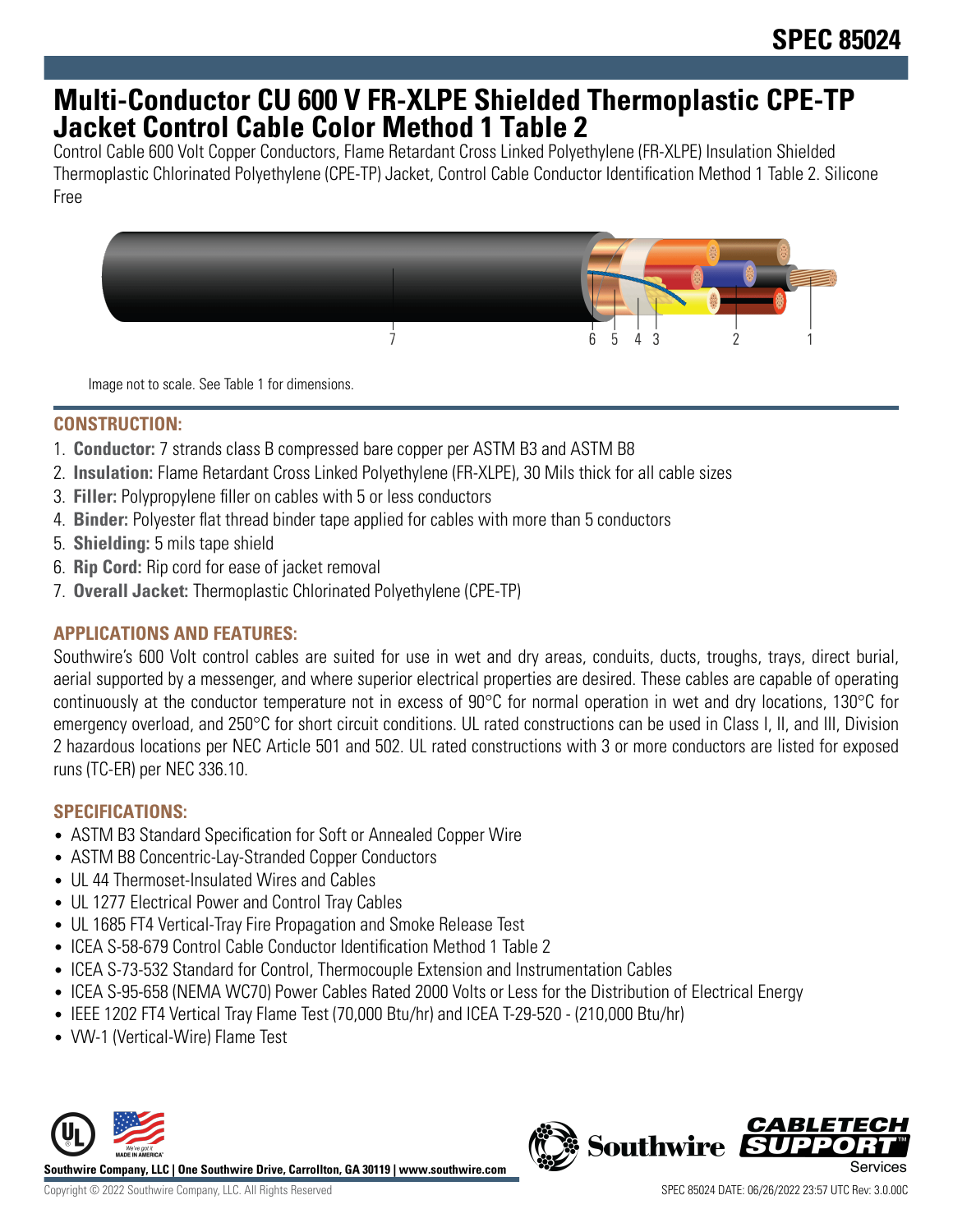#### **SAMPLE PRINT LEGEND:**

#### UL Listed

SOUTHWIRE {UL} XX AWG CU X/C FR-XLPE XHHW-2 TYPE TC CDRS 90C CPE JKT SHIELDED 600V SUN RES MM/YYYY {SEQUENTIAL FOOTAGE MARKS} SEQ FEET

#### Non UL Listed

SOUTHWIRE XX AWG X/C FR-XLPE CDRS 90C PVC JACKET SUNLIGHT RESISTANT DIRECT BURIAL 600V {MM/DD/YYYY} {SEQUENTIAL FOOTAGE MARKS} SEQ FEET



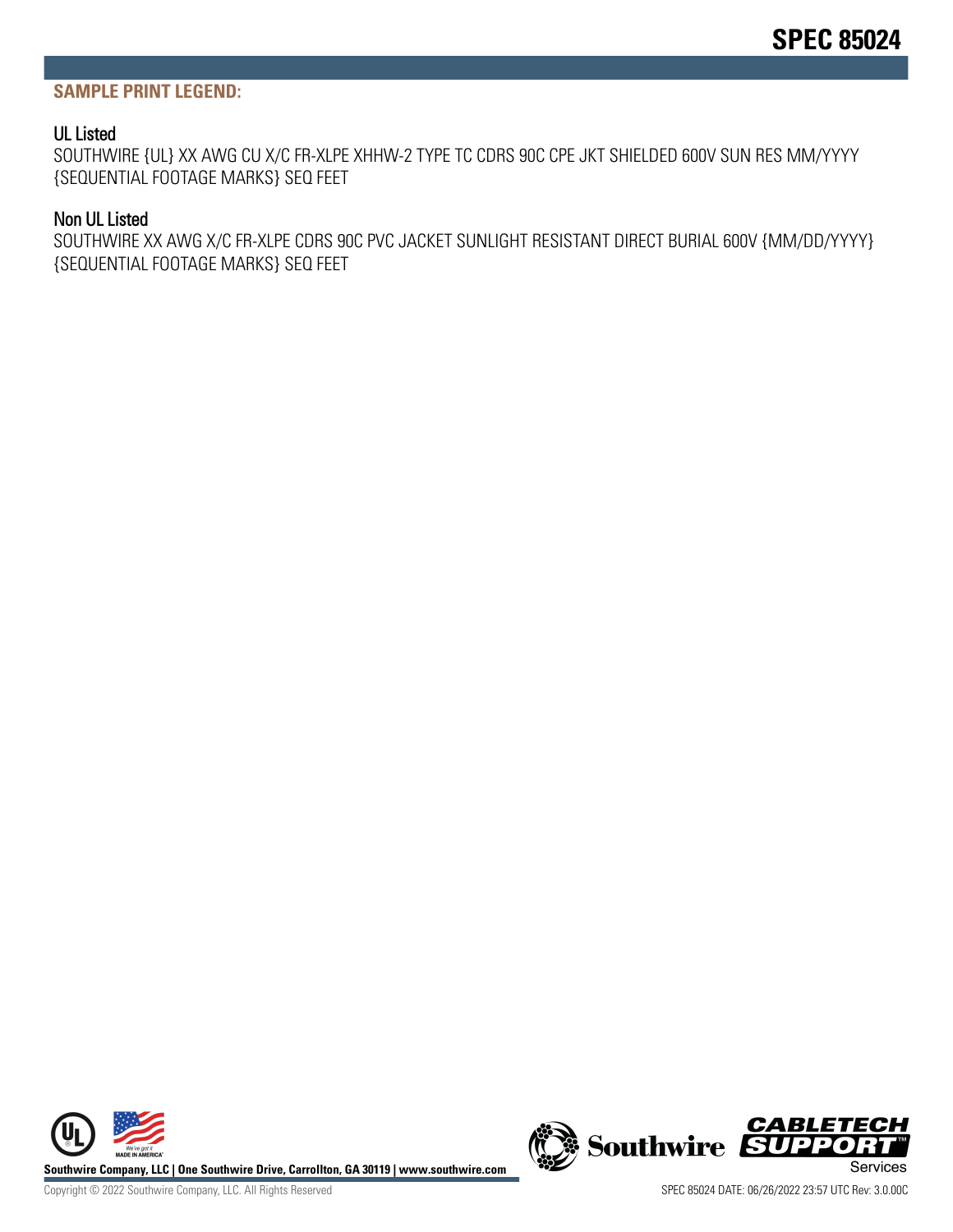## **Table 1 – Physical and Electrical Data**

| <b>Stock</b><br>Number Size Number                                               |      | Cond. Cond.    | <b>Diameter</b><br>Over<br>Cond. | Insul.          | Thickness Thickness                                                                    |       |               |                       | <b>DC</b> | AC<br>Jacket Approx. Copper Approx. Proceed Besistance Bending Ampacity<br>Thickness OD Weight Weight @ 25°C @ 90°C Radius At 60°C * | Min            |                  | Allowable Allowable Allowable<br>Ampacity Ampacity<br>$75^{\circ}$ C * | $90^{\circ}$ C * |
|----------------------------------------------------------------------------------|------|----------------|----------------------------------|-----------------|----------------------------------------------------------------------------------------|-------|---------------|-----------------------|-----------|--------------------------------------------------------------------------------------------------------------------------------------|----------------|------------------|------------------------------------------------------------------------|------------------|
|                                                                                  | AWG  | No.            | inch                             | mil             | mil                                                                                    | inch  | $\mathsf{lb}$ | Ib<br>/1000ft /1000ft |           | $\Omega$ /1000ft $\Omega$ /1000ft                                                                                                    | inch           | Amp              | Amp                                                                    | Amp              |
| 14 AWG                                                                           |      |                |                                  |                 |                                                                                        |       |               |                       |           |                                                                                                                                      |                |                  |                                                                        |                  |
| TBA                                                                              | 14   | 2              | 0.070                            | 30              | 45                                                                                     | 0.349 | 26            | 68                    | 2.630     | 3.288                                                                                                                                | 4.2            | 15               | 15                                                                     | 15               |
| <b>TBA</b>                                                                       | 14   | 3              | 0.070                            | 30              | 45                                                                                     | 0.370 | 38            | 87                    | 2.630     | 3.288                                                                                                                                | 4.4            | 15               | 15                                                                     | 15               |
| TBA                                                                              | 14   | 4              | 0.070                            | 30              | 45                                                                                     | 0.403 | 51            | 109                   | 2.630     | 3.288                                                                                                                                | 4.8            | 14               | 15                                                                     | 15               |
| <b>TBA</b>                                                                       | 14   | 5              | 0.070                            | 30              | 45                                                                                     | 0.440 | 64            | 132                   | 2.630     | 3.288                                                                                                                                | 5.3            | 14               | 15                                                                     | 15               |
| TBA                                                                              | 14   | 6              | 0.070                            | 30              | 45                                                                                     | 0.479 | 77            | 155                   | 2.630     | 3.288                                                                                                                                | 5.8            | 14               | 15                                                                     | 15               |
| <b>TBA</b>                                                                       | 14   | $\overline{7}$ | 0.070                            | 30 <sup>°</sup> | 45                                                                                     | 0.479 | 90            | 171                   | 2.630     | 3.288                                                                                                                                | 5.8            | 12               | 15                                                                     | 15               |
| TBA                                                                              | 14   | 8              | 0.070                            | 30              | 45                                                                                     | 0.519 | 102           | 195                   | 2.630     | 3.288                                                                                                                                | 6.2            | 12               | 15                                                                     | 15               |
| <b>TBA</b>                                                                       | 14   | 9              | 0.070                            | $30\,$          | 60                                                                                     | 0.588 | 115           | 236                   | 2.630     | 3.288                                                                                                                                | 7.1            | 12               | 15                                                                     | 15               |
| <b>TBA</b>                                                                       | 14   | 10             | 0.070                            | 30              | 60                                                                                     | 0.638 | 128           | 266                   | 2.630     | 3.288                                                                                                                                | 7.7            | 9                | 11                                                                     | 12               |
| <b>TBA</b>                                                                       | 14   | 12             | 0.070                            | 30              | 60                                                                                     | 0.659 | 154           | 303                   | 2.630     | 3.288                                                                                                                                | 7.9            | $\boldsymbol{9}$ | 11                                                                     | 12               |
| 620673!                                                                          | 14   | 12             | 0.070                            | $30\,$          | 60                                                                                     | 0.689 | 195           | 338                   | 2.630     | 3.288                                                                                                                                | 8.3            | 9                | 11                                                                     | 12               |
| <b>TBA</b>                                                                       | 14   | 15             | 0.070                            | 30              | 60                                                                                     | 0.730 | 192           | 371                   | 2.630     | 3.288                                                                                                                                | 8.8            | 9                | 11                                                                     | 12               |
| TBA                                                                              | 14   | 19             | 0.070                            | 30              | 60                                                                                     | 0.768 | 243           | 446                   | 2.630     | 3.288                                                                                                                                | 9.2            | 9                | 11                                                                     | 12               |
| <b>TBA</b>                                                                       | 14   | 20             | 0.070                            | $30\,$          | 60                                                                                     | 0.808 | 256           | 475                   | 2.630     | 3.288                                                                                                                                | 9.7            | 9                | 11                                                                     | 12               |
| <b>TBA</b>                                                                       | 14   | 25             | 0.070                            | $30\,$          | 80                                                                                     | 0.937 | 320           | 619                   | 2.630     | 3.288                                                                                                                                | 11.2           | 8                | 9                                                                      | 11               |
| <b>TBA</b>                                                                       | 14   | 30             | 0.070                            | $30\,$          | 80                                                                                     | 0.991 | 384           | 719                   | 2.630     | 3.288                                                                                                                                | 11.9           | 8                | $\boldsymbol{9}$                                                       | 11               |
| TBA                                                                              | 14   | 37             | 0.070                            | $30\,$          | 80                                                                                     | 1.067 | 474           | 862                   | 2.630     | 3.288                                                                                                                                | 12.8           | 7                | 8                                                                      | 10               |
| <b>TBA</b>                                                                       | 12   | 2              | 0.087                            | 30              | 45                                                                                     | 0.384 | 41            | 12 AWG<br>90          | 1.660     | 2.075                                                                                                                                | 4.6            | 20               | 20                                                                     | 20               |
| <b>TBA</b>                                                                       | 12   | 3              | 0.087                            | 30              | 45                                                                                     | 0.408 | 61            | 118                   | 1.660     | 2.075                                                                                                                                | 4.9            | 20               | 20                                                                     | 20               |
| TBA                                                                              | 12   | 4              | 0.087                            | $30\,$          | 45                                                                                     | 0.445 | 81            | 148                   | 1.660     | 2.075                                                                                                                                | 5.3            | 16               | 20                                                                     | 20               |
| TBA                                                                              | 12   | 5              | 0.087                            | 30              | 45                                                                                     | 0.487 | 102           | 181                   | 1.660     | 2.075                                                                                                                                | 5.8            | 16               | 20                                                                     | 20               |
| <b>TBA</b>                                                                       | 12   | 6              | 0.087                            | 30              | 45                                                                                     | 0.532 | 122           | 214                   | 1.660     | 2.075                                                                                                                                | 6.4            | 16               | 20                                                                     | 20               |
| <b>TBA</b>                                                                       | 12   | $\overline{7}$ | 0.087                            | $30\,$          | 45                                                                                     | 0.532 | 143           | 237                   | 1.660     | 2.075                                                                                                                                | 6.4            | 14               | 17                                                                     | 20               |
| TBA                                                                              | 12   | 8              | 0.087                            | $30\,$          | 60                                                                                     | 0.607 | 163           | 288                   | 1.660     | 2.075                                                                                                                                | 7.3            | 14               | 17                                                                     | 20               |
| <b>TBA</b>                                                                       | 12   | 10             | 0.087                            | 30              | 60                                                                                     | 0.709 | 204           | 365                   | 1.660     | 2.075                                                                                                                                | 8.5            | 10               | 12                                                                     | 15               |
| 625170^^                                                                         | 12   | 12             | 0.087                            | 30              | 60                                                                                     | 0.732 | 244           | 419                   | 1.660     | 2.075                                                                                                                                | 8.8            | 10               | 12                                                                     | 15               |
| <b>TBA</b>                                                                       | 12   | 15             | 0.087                            | 30 <sup>°</sup> | 60                                                                                     | 0.813 | 305           | 516                   | 1.660     | 2.075                                                                                                                                | 9.8            | 10               | 12                                                                     | 15               |
| <b>TBA</b>                                                                       | 12   | 19             | 0.087                            | 30              | 80                                                                                     | 0.896 | 387           | 657                   | 1.660     | 2.075                                                                                                                                | 10.8           | 10               | 12                                                                     | 15               |
| <b>TBA</b>                                                                       | 12   | 20             | 0.087                            | $30\,$          | 80                                                                                     | 0.942 | 407           | 699                   | 1.660     | 2.075                                                                                                                                | 11.3           | 10               | 12                                                                     | 15               |
| <b>TBA</b>                                                                       | 12   | 25             | 0.087                            | 30              | 80                                                                                     | 1.043 | 509           | 860                   | 1.660     | 2.075                                                                                                                                | 12.5           | 9                | 11                                                                     | 13               |
| <b>TBA</b>                                                                       | 12   | 30             | 0.087                            | 30              | 80                                                                                     | 1.104 | 611           | 1005                  | 1.660     | 2.075                                                                                                                                | 13.3           | 9                | 11                                                                     | 13               |
| <b>TBA</b>                                                                       | 12   | 37             | 0.087                            | $30\,$          | 80                                                                                     | 1.191 | 753           | 1211                  | 1.660     | 2.075                                                                                                                                | 14.3           | 8                | 10                                                                     | 12               |
| <b>10 AWG</b>                                                                    |      |                |                                  |                 |                                                                                        |       |               |                       |           |                                                                                                                                      |                |                  |                                                                        |                  |
| 606612^                                                                          | 10   | $\mathbf{2}$   | 0.111                            | 30              | 45                                                                                     | 0.431 | 65            | 124                   | 1.040     | 1.300                                                                                                                                | 5.2            | 30               | 30                                                                     | 30               |
| <b>TBA</b>                                                                       | $10$ | $\mathfrak{Z}$ | 0.111                            | 30              | 45                                                                                     | 0.459 | 97            | 165                   | 1.040     | 1.300                                                                                                                                | 5.5            | 30               | 30                                                                     | 30               |
| 619669                                                                           | 10   | 4              | 0.111                            | $30\,$          | 60                                                                                     | 0.557 | 130           | 256                   | 1.040     | 1.300                                                                                                                                | 6.7            | 24               | 28                                                                     | 30               |
| <b>TBA</b>                                                                       | 10   | 5              | 0.111                            | 30 <sup>°</sup> | 60                                                                                     | 0.581 | 162           | 273                   | 1.040     | 1.300                                                                                                                                | $\overline{7}$ | 24               | 28                                                                     | 30               |
| <b>TBA</b>                                                                       | 10   | 6              | 0.111                            | $30\,$          | 60                                                                                     | 0.632 | 194           | 323                   | 1.040     | 1.300                                                                                                                                | 7.6            | 24               | 28                                                                     | 30               |
|                                                                                  |      |                |                                  |                 |                                                                                        |       |               |                       |           |                                                                                                                                      |                |                  |                                                                        |                  |
| <b>CABLETECH</b><br>Southwire <b>EUPPORT</b><br>We've got it<br>MADE IN AMERICA" |      |                |                                  |                 |                                                                                        |       |               |                       |           |                                                                                                                                      |                |                  |                                                                        |                  |
|                                                                                  |      |                |                                  |                 | outhwire Company. LLC   One Southwire Drive. Carrollton. GA 30119   www.southwire.com' |       |               |                       |           |                                                                                                                                      |                |                  |                                                                        | Services         |



**Southwire Company, LLC | One Southwire Drive, Carrollton, GA 30119 | www.southwire.com**